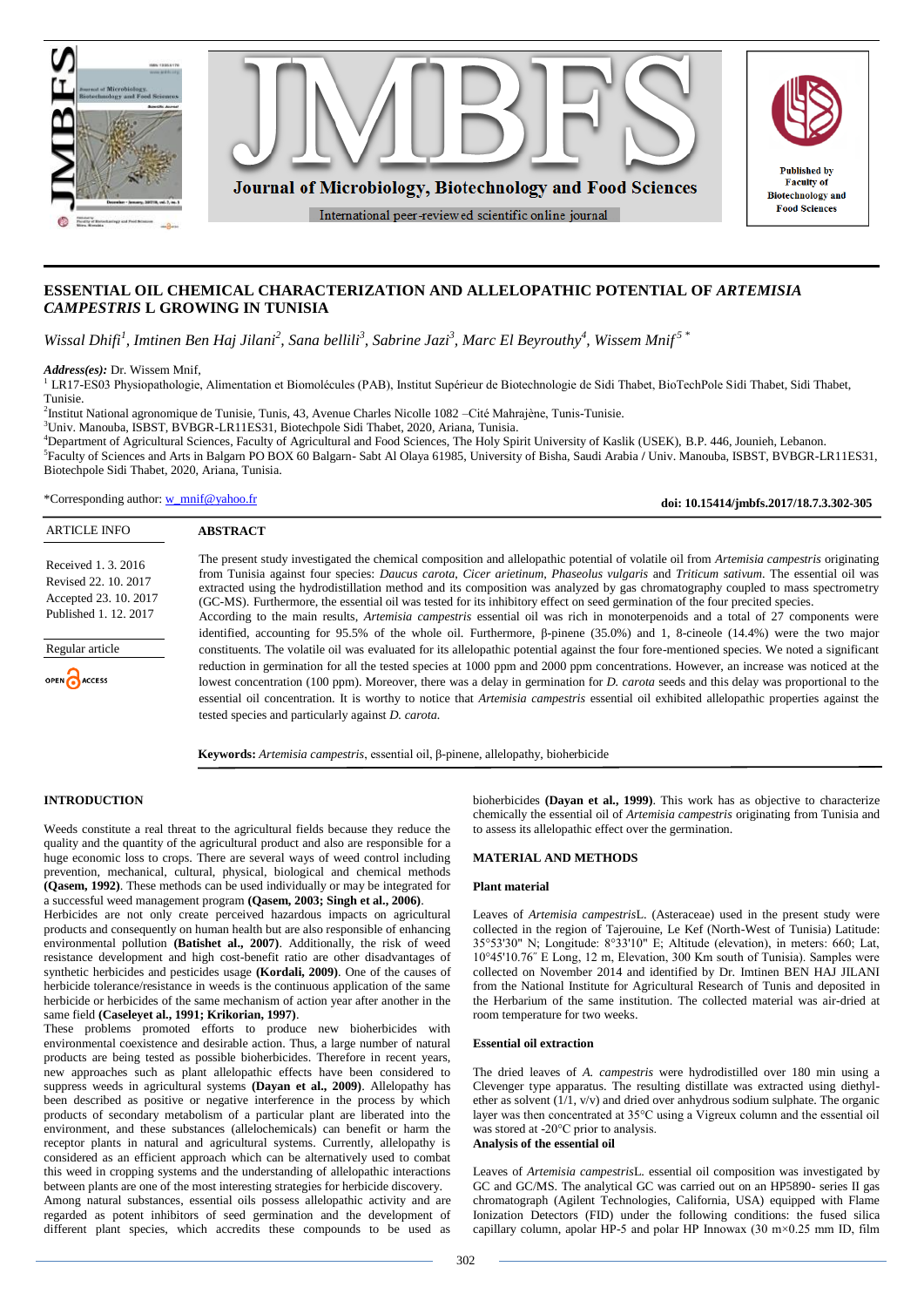thickness of 0.25 mm). The oven temperature was held at 50°C for 1 min then programmed at rate of 5°C/min to 240°C and held isothermal for 4 min. The carrier gas was nitrogen at a flow rate of 1.2 mL/min; injector temperature: 250°C, detector: 280°C; the volume injected: 0.1 mL of 1% solution (diluted in hexane). The percentages of the constituents were calculated by electronic integration of FID peak areas without the use of response factor correction. GC/MS was performed in a Hewlette Packard 5972 MSD System. An HP-5 MS capillary column (30 m  $\times$  0.25 mm ID, film thickness of 0.25 mm) was directly coupled to the mass spectrometry. The carrier gas was helium, with a flow rate of 1.2 mL/min. Oven temperature was programmed (50°C for 1 min, then 50e240°C at 5°C/min) and subsequently held isothermal for 4 min. Injector port: 250°C, detector: 280°C, split ratio: 1:50. Volume injected: 0.1 mL of 1% solution (diluted in hexane); mass spectrometer: HP5972 recording at 70 ev scan time: 1.5 s; mass range: 40e300 amu. Software adopted to handle mass spectra and chromatograms was ChemStation. The identification of the compounds was based on mass spectra (compared with Wiley 275.L, 6<sup>th</sup> edition mass spectral library). Further confirmation was done from Retention Index data generated from a series of alkanes retention indices (relatives to C9eC28 on the HP-5 and HP-20M columns).

## **Germination test**

The seeds of *Daucuscarota*, *Cicer arietinum*, *Phaseolus vulgaris* and *Triticumsativum* were cleaned and sorted to eliminate broken or damaged ones. Thereafter, they were dipped in water for 12 hours. To avoid contamination, the seeds were washed for 5 min in 95° alcohol and then rinsed with sterilized distilled water. The seeds were placed in gearbox-type germination boxes containing two sheets of sterilized blotting paper, which were soaked with solutions containing different concentrations of the essential oil, whose volumes were equivalent to 2.5 times the mass of the dry paper. The germination boxes were maintained in a BOD at 20˚C using a 12 h photoperiod. Seed germination was monitored for seven days, with daily counts of let- tuce seedlings until the seventh day of sowing and assessment of normal seedlings. The verification of the allelopathic effect of *A. campestris* essential oil was performed using three concentrations  $C1 = 100$  ppm,  $C2 = 1000$  ppm and  $C3 = 2000$  ppm.

#### **RESULTS AND DISCUSSION**

#### **Essential oil composition**

The yield (v/w) of the essential oil from the air-dried leaves of *A. campestris*was of 0.24% and it was similar to the four areas. Twenty-seven compounds, representing more than 95% of the whole oil, were identified (Table 1). Monoterpene hydrocarbons accounting for 72.6% of the whole oil constituted its main fraction. They were followed by oyygenated monoterpenes, oxygenated sesquiterpenes and hydrocarbon terpenes presented at the respective rates of 20.5%, 2%, 1% and 0.3% of the whole oil. The major component of our oil was β-pinene with a percentage of 35%. It was followed by 1,8-cineole, p-cymene and myrcene whose amounts were of 14.4, 11.2 and 10.9%. We detected  $\alpha$ pinene at an amount of 8.1%.

Thirteen to fifteen components were identified in each sample of the essential oils of the aerial parts of several populations of *A. campestris*, collected from four areas of south-eastern of Tunisia (Bengardane, Benikhdache, Jerba and Tataouine). These compounds accounted for more than 95% of the total oil. All samples were dominated by the presence of  $\beta$ -pinene (24.2–27.9%), p-cymene (17.4–22.3%) and  $\alpha$ -pinene (4.1–11.0%), representing more than 45% of the whole oil. The distribution of volatiles in these oils was qualitatively and quantitatively irregular. This variability of the composition can be attributed to the climatic and geographical conditions among areas **(Akrout et** *al.,* **2001)**.

**Bakchiche et** *al.,* **(2014)** mentioned that essential oil yield was of 0.33% for aerial parts of *A. campestris* growing in Algeria. In their essential oil, the major constituents in aerial parts were  $\alpha$ -pinene (75.8%) and sabinene (16%). Moreover, hydrodistillation of fresh aerial parts of *A. campestris*originating from Algeria resulted in 1.0 % as yield of a yellowish essential oil. The authors identified 48 compounds **(Ghorab***et al.,* **2013)**. Their essential oil was characterized by the main presence of β-myrcene (16.2 %), α-pinene (14.18 %), *trans*-β-ocimene (12.61%), p-cymene (8.15%) and camphor (5.85%). Essential oils of Tunisian and Italian *A. campestris* were mainly composed by β-pinene (24.0-49.8%) **(Bellomaria** *et al.,* **2001; Akrout** *et al.,* **2003)**. The same authors found that the species growing in Tunisia and Algeria have been reported to contain important amounts of  $\alpha$ -pinene (5.9-12.5%) and (18%) of the whole oil, respectively.

Belhattab et al., (2011) collected leaves *A. campestris* essential oil with a yield of 0.66%. They reported as main components α-terpenyl acetate and α-pinene (19% and 18% respectively) followed by camphor (9%), camphene (8%), limonene and borneol (5% both).

Caryophyllene oxide (8.5-38.8%) has also been reported from the essential oil of *A. campestris*, growing in Lithuania **(Judzentiene** *et al.,* **2010)**. According to **Belhattab** *et al.,* **(2011)**, the essential oil of *A. campestris* growing in Southern Algerian is characterized by relatively important amounts of camphor (9%).

**Table 1** Chemical composition (%) of essential oil from Tunisian *Artemisia campestris.*

| <b>Volatile compound</b>      | <b>Amount</b><br>% of whole EO | Ki   |
|-------------------------------|--------------------------------|------|
| $\alpha$ -pinene              | 8.1                            | 974  |
| camphene                      | 0.1                            | 983  |
| sabinene                      | 3.8                            | 1000 |
| $\beta$ -pinene               | 35                             | 1003 |
| myrcene                       | 10.9                           | 1011 |
| p-cymene                      | 11.2                           | 1037 |
| 1,8-cineole                   | 14.4                           | 1041 |
| artemisiaketone               | 3.8                            | 1055 |
| g-terpinene                   | 3.2                            | 1064 |
| artemisia alcool              | 0.1                            | 1079 |
| terpinolene                   | 0.3                            | 1089 |
| linalool                      | 0.1                            | 1104 |
| $\alpha$ -thujone             | 0.1                            | 1119 |
| camphor                       | 0.2                            | 1141 |
| pinocarvone                   | 0.1                            | 1160 |
| terpinene-4-ol                | 0.8                            | 1170 |
| $\alpha$ -terpineol           | 0.2                            | 1189 |
| myrtenol                      | 0.1                            | 1200 |
| Z-chrysanthemylacetate        | 0.2                            | 1261 |
| bornylacetate                 | 0.1                            | 1287 |
| sabinylacetate                | 0.2                            | 1294 |
| carvacrol                     | 0.1                            | 1309 |
| β-caryophyllene               | 0.1                            | 1432 |
| g-selinene                    | 0.2                            | 1451 |
| spathulenol                   | 1.8                            | 1540 |
| caryophylleneoxide            | 0.1                            | 1593 |
| 1-epi-cubenol                 | 0.2                            | 1630 |
| Hydrocarbonmonoterpenes (%)   | 72.6                           |      |
| Oxygenatedmonoterpenes (%)    | 20.5                           |      |
| Hydrocarbonsesquiterpenes (%) | 0.3                            |      |
| Oxygentedsesquiterpenes (%)   | 2.1                            |      |
| Total $(\% )$                 | 95.5                           |      |

#### **Allelopathic activity of** *Artemisia campestris* **essential oil**

According to figure 1, it is obvious that the essential oil of *A. campestris* affected the seed germination rate of all the tested species by causing a decrease at the concentrations 1000 ppm and 2000 ppm. Contrary to the concentrations 1000 ppm and 2000 ppm, the concentration 100 ppm resulted in an increase of the seed germination rate of all the seeds. Particularly, the rate of germination of the weed *D. carota* undergoes a decrease with 1000 ppm and 2000 ppm whereas we noticed an increased germination rate (11.65%) compared to the control (10%) at the 100 ppm concentration. According to these findings, *A. campestris* EO could have a stimulating effect at low concentrations.

It seems clear that at high dilutions, the essential oil of *A. campestris* could have a stimulating effect instead of an inhibitory impact on seed germination. Our findings were in agreement with those of **Abdel-Fattah** *et al.,* **(2011)** who found that allelopathic effects can cause both stimulatory and suppressive effects at lower and higher concentrations respectively.



Figure 1 Variation of seeds germination rate of the tested species according to the concentration of *Artemisia campestris* essential oil. C: Control; C1 = 100 ppm; C2 = 1000 ppm; C3 = 2000 ppm.

According to figure 2, the speed of germination or the time required by *D. carota* seeds to germinate was also affected. Compared to the control, it increased from 6 to 8 days and from 6 to 11 respectively for the concentrations 1000 ppm and 2000. Such a delay caused at the sowing time may not be favourable for the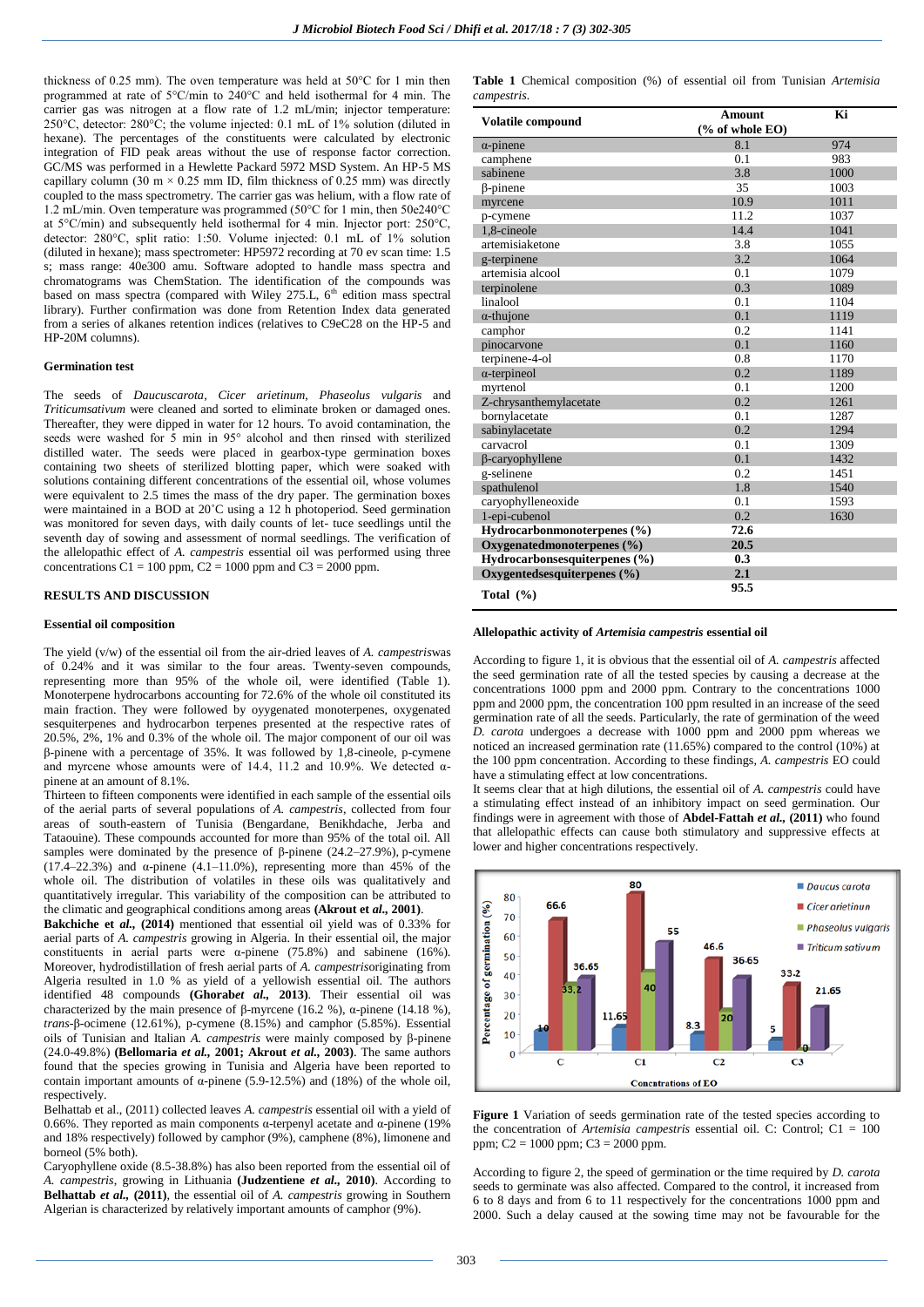weeds to benefit from rains which can lead to preventing their growth especially during the first crop growth cycle.

According to **Ferreira and Áquila (2000)**, the allelopathic effect does not affect germination, but the germination rate or other process parameters, so the monitoring of germination must be daily. The authors mentioned that these changes in the pattern of germination may affect membrane permeability, DNA transcription, RNA translation, the operation of secondary messengers, breathing for the abduction of oxygen (phenol), the conformation of enzymes and receivers, or alternatively, the combination of these factors.

It has been reported that Eos and their constituents inhibited cell division in growing root tips and interfered with DNA synthesis in growing meristems **(Nishida** *et al.,* **2005).** They also may induce oxidative stress, inhibit root growth, enhance lipid peroxidation and hydrogen peroxide accumulation, and increased electrolyte leakage in root tissue **(Scrivanti** *et al.,* **2003; Singh** *et al.,* **2006)**.



**Figure 2** Variation of seeds Germination rate of *Daucuscarota* to the concentration in relation to time. C: Control; C1 = 100 ppm; C2 = 1000 ppm; C3 = 2000 ppm.

**Yun and Maun (1997)** conducted in greenhouse tests to verify the allelopathic effects of *A. campestris* subsp. *caudata* on seed germination, seedling elongation or increase of dry weight in plants at low concentrations (10 and 50%), but a 100% concentration of the extracts causes varying degrees of inhibition dependent on the species tested. A mixture of dry leaves of seedlings *A. campestris* in sand causes severe inhibition of seedlings of *Elymuscanadensis*. Furthermore, at low concentration, the aqueous extracts of *A. monosperma*aerial parts stimulated the germination percentage of common bean seeds. At high concentrations, *Artemisia campestris* had great inhibitory effects on the germination percentage and early seedling growth of common bean seeds*.* This indicates that the aqueous extract contained growth inhibiting allelochemicals and their effects were dependent on the concentration of *Artemisia* extract. **Adrian** *et al.,* **(2000); Lixf***et al.,* **(2010)** and **Yang** *et al.,* **(2012)** revealed that the inhibitory effect of *Artemisia* water extract was directly related to the allelochemical concentration.

The allelopathic effect of *A. herba-alba* shoots on annual plants by means of volatile phytochemicals was previously reported in the Negev desert **(Friedman**  *et al,.* **1977)**. The allelopathic effect not only leaded to lower germination, but also a delay in germination, which in turn suggests a problem with the effective water for germination and seedling survival.

**Escudero***et al.,* **(2000)** reported that phytochemicals involved in allelopathy may be thermo-labile. Results of the cool extraction treatments on scarified seeds suggest that allelochemicals, which might be easily leached by rainfall, rapidly reach a critical amount able to act on seeds.

Several studies have reported the role of volatile compounds in suppression of neighbouring vegetation **(Kohli and Singh, 1991)**. For example, they mentioned the chaparral species *Salvia* sp. and *Eucalyptus* sp. reputed for creating "monocultural islands" with no surrounding vegetation. Furthermore, the influence of foliar terpenes on the germination of competing species has been mentioned in many studies relative to Artemisia species. In fact, foliar tissues generate continuously volatiles. The emission and the accumulation of these secondary metabolites depend not only on the season, climatic and environmental conditions but also on genotype and plant age **(Fajer***et al.,* **1992)**.

When terpene storage structures are ruptured, these potential allelochemicals are immediately released in atmosphere and associated with soil organic matter as observed in many forest and shrubby ecosystems **(Hayward** *et al.,* **2001)**. This association of phytotoxic terpenes with soil particles constitutes an eventual mechanism for allelopathic interaction in natural settings. It has been supposed that the synergistic combination of phytotoxic terpenes results in an alleloathic interaction with competiting species.

**Abrahim et** *al.,* **(2000)** demonstrated that β-pinene at 1.0 and 5.0 mM inhibited respiration in *Zea mays* roots. This may be due to the fact that monoterpenes are

lipophilic molecules. Consequently, they readily penetrate into mitochondrial membranes, alter dehydrogenases activity and impair respiratory metabolism **(Penuelas** *et al.,* **1996; Abrahim***et al.,* **2000)**.

It is known that water stress, high sun radiation, and high temperatures favour the production of volatile toxins in *A. herba-alba*, mainly α-pinene, camphor and 1,8 cineole **(Black, 1995)**. In fact, when there was more than 350 mm of annual rainfall, no reduction in the germination of annual plants was detected **(Black, 1995)**. In *A. californica*a greater amount of essential oil is extractable in autumn, after summer drought stress, than in winter, and some terpenoids become more abundant in late summer and autumn **(Halligan, 1975)**. *A. herba-alba* produces sesquiterpene hydrocarbons only when growing in thermophytic plant communities **(Cossini Lokar** *et al.,* **1987)**.

This environment-driven depletion of volatile phytotoxin production could explain the highly diversified and productive annual plant community which appears interspersed among *A. herba-alba* shrubs and even below the canopy of the mature plants **(Somolinos, 1997; Escudero***et al.,* **1999)**.

**VonPoser** *et al.,* **(1996)**, found that monoterpene vapors can cause anatomical and physiological changes in lettuce seedlings. Results obtained by Menezes et al., (2000) show that in the presence of light, lettuce germination and early development occur in a wide range of temperatures with 20°C being the best. The temperature of 35°C induces secondary dormancy. Corroborating with the first author, **Nascimento and Cantliffe (2002)**, working with lettuce seeds, stipulate that conditioning at suboptimal temperatures, lettuce seeds can reduce germination at low values.

Contradictory results according to the allelopathic potentie of *S. terebinthifolius* essential oil were reported. **Barbosa** *et al.,* **(2007)** reported that *S. terebinthifolius* essential oil at a concentration of 10,000 µg/mL did not cause significant inhibition of seed germination of *Lactuca sativa* and *Cucumis sativus* L. However, **Pawlowski** *et al.,* **(2012)** reported a reduction of lettuce germination percentage by 65.2%. This fact could be attributed to the variability of the chemical composition of this oil. In fact, **Barbosa** *et al.,* **(2007)** mentioned that *S. terebinthifolius* essential oil was mainly composed of sesquiterpenes, while Pawloski *et al.*, (2012) reported the predominance of monoterpenes.

Oils with high percentage of oxygenated monoterpenes were reported to have a great allelopathic potential **(De Almeida** *et al.,* **2010, Vokou** *et al.,* **2003)**. According to these authors, the potent phytotoxic activity was linked to the high percentage of oxygenated monoterpenes. Moreover, **Srivastava** *et al.,* **(2003) and Lopez** *et al.,* **(2009)** found that the Eos with high percentages of oxygenated compounds were more active than those with high percentages of hydrocarbon compounds

## **CONCLUSION**

*Artemisia campestris* essential exhibited allelopathic properties against the tested species and particularly against the weed *Daucus carota*. This study should be continued by the investigation of seedling growth of Daucus carota thus holding a potential for use in weed management. However, in order to incorporate it as bioherbicide, there is a need to study the long term crop/weed allelopathic interactions under field conditions and to explore the physiological and biochemical mechanism of action.

**Acknowledgements:** Thanks are also to Dr. Hassan Saleh Mahdi Mohammed from Department of English, Faculty of Sciences and Arts in Balgarn, University of Bisha, Saudi Arabia for her contribution in the correction of English language. Dr. Wissem Mnif dedicates this work to the soul of his brother the architect "Mohamed Soufiene Mnif" born 29 April 1985 and died 11 July 2016. Dear brother, I love and miss you, you are always in my heart. Rest in peace.

## **REFERENCES**

Abdel-Fattah, RI., Abou-Zeid, A.M. & Atalhi, A.D. (2011). Allelopathic effects of Artemisia princeps and Launae sonchoids on rhizospheric fungi and wheat growth. *Afri. J. Of Micro. Res*,*5*, 419–424**. doi: 10.5897/AJMR10.854**

Abrahim, D., Braguini, W.L., Kelmer-Bracht, A.M. & IshiIwamoto, E.L.(2000). Effects of four monoterpenes on germination, primary root growth, and mitochondrial respiration of maize. *J Chem Ecol*,*26*, 611-624**. doi:10.1023/A:1005467903297**

Adrian, E., Maria, J.A., Jose, M.P. & Felix, P.G. (2000). Inhibitory effects of Artemisia herba-alba on the germination of Gypsphyte Helianthemum squamatum. *Plant Ecology*,*148*, 71-80.

Akrout, A., Chemli, R., Chreif, I.& Hammami, M. (2001). Analysis of the essential oil of *Artemisia campestris* L. *Flavour Fragr. J*,*16*, 337- 339.**http://dx.doi.org/10.1002/ffj.1006**

Bakchiche, B., Gherib, A., Maatallah, M. & Miguel, M.G. (2014). Chemical composition of essential oils of *Artemisia campestris* and *Juniperus phoenicea* from Algeria. *International Journal of Innovation and Applied Studies*,*9*, 1434- 1436.